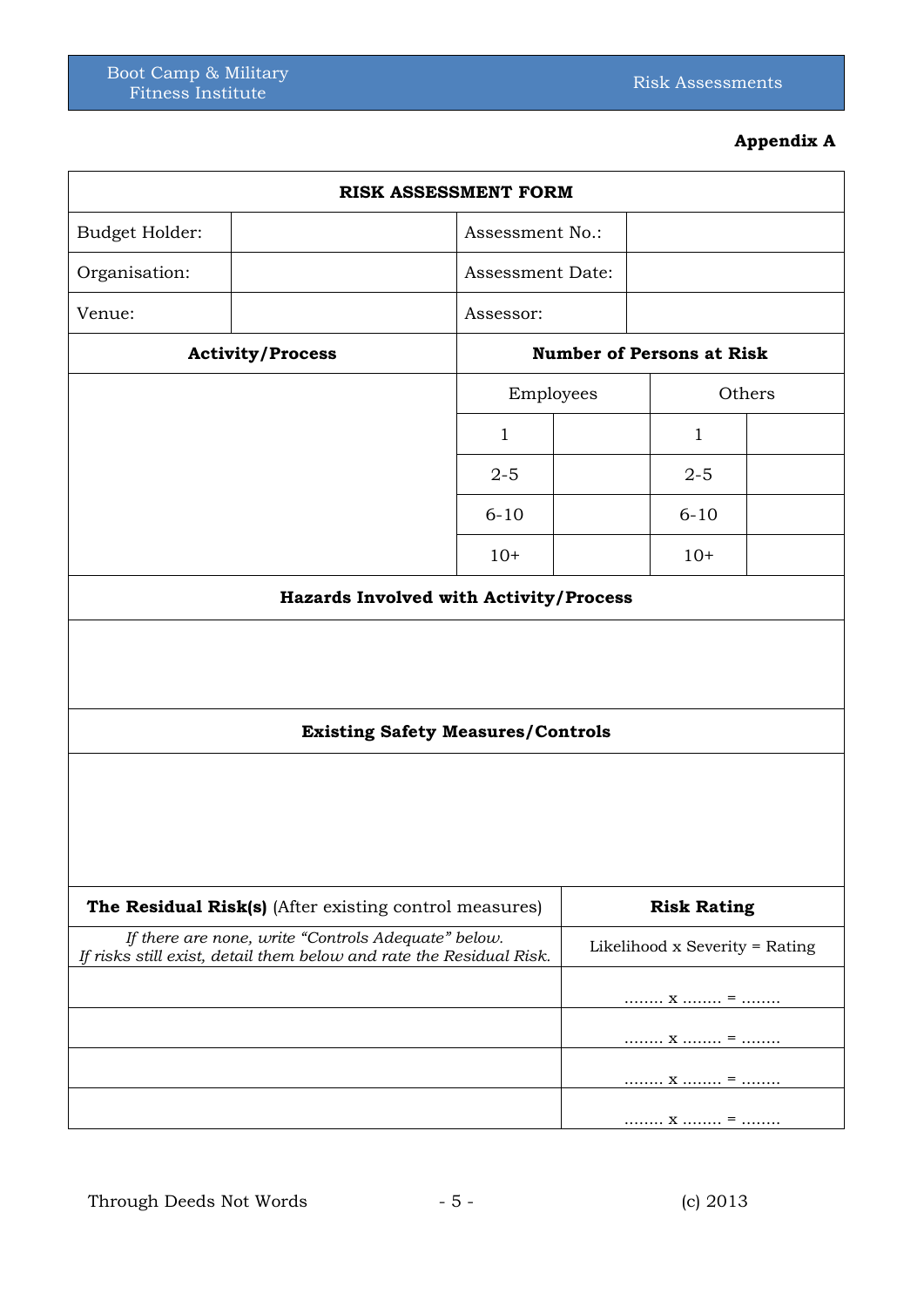| <b>IMPLEMENTATION OF CONTROLS AND MONITORING</b>                          |                                         |                                               |  |                                               |           |  |     |  |
|---------------------------------------------------------------------------|-----------------------------------------|-----------------------------------------------|--|-----------------------------------------------|-----------|--|-----|--|
| Additional Controls Required to Reduce Residual Risks below Risk Rating 3 |                                         |                                               |  |                                               |           |  |     |  |
|                                                                           |                                         |                                               |  |                                               |           |  |     |  |
| <b>Additional Controls Agreed:</b><br><b>YES</b>                          |                                         |                                               |  |                                               | <b>NO</b> |  |     |  |
|                                                                           | If 'YES' detail the action to be taken. |                                               |  |                                               |           |  |     |  |
|                                                                           |                                         |                                               |  |                                               |           |  |     |  |
|                                                                           |                                         |                                               |  |                                               |           |  |     |  |
| Target date for Implementation:                                           |                                         |                                               |  |                                               |           |  |     |  |
| Signed:                                                                   |                                         | Line Manager responsible for activity/process |  |                                               |           |  |     |  |
| <b>ASSESSMENT REVIEW</b>                                                  |                                         |                                               |  |                                               |           |  |     |  |
| Date Implemented:                                                         |                                         |                                               |  | Controls Effective:<br><b>YES</b>             |           |  | NO. |  |
| Comments:                                                                 |                                         |                                               |  |                                               |           |  |     |  |
|                                                                           |                                         |                                               |  |                                               |           |  |     |  |
|                                                                           |                                         |                                               |  |                                               |           |  |     |  |
|                                                                           |                                         |                                               |  |                                               |           |  |     |  |
|                                                                           |                                         | <b>Assessment Review Date:</b>                |  |                                               |           |  |     |  |
| Signed:                                                                   |                                         |                                               |  | Line Manager responsible for activity/process |           |  |     |  |

| <b>Risk Rating</b>                                                           |                                        | <b>Rating Action Bands</b>                                                        |  |  |
|------------------------------------------------------------------------------|----------------------------------------|-----------------------------------------------------------------------------------|--|--|
| <b>LIKELIHOOD</b>                                                            | <b>SEVERITY OF INJURY</b>              | <b>RATING &amp; ACTION REQUIRED</b>                                               |  |  |
| 1 – Most Unlikely                                                            | $1 - Trivial Injury/ies$               | 1&2: Minimal Risk (Maintain control<br>measures).                                 |  |  |
| $2$ – Unlikely                                                               | $2$ – Slight Injury/ies                | 3&4: Low Risk (Review control measures).                                          |  |  |
| $3 -$ Likely                                                                 | $3 -$ Serious Injury/ies               | 6&8: Medium Risk (Improve control<br>measures).                                   |  |  |
| 4 – Most Likely                                                              | $4 -$ Major Injury/ies<br>and/or Death | 9, 12 & 16: High Risk (Improve controls<br>immediately & consider stopping work). |  |  |
| To establish risk rating, multiply the Likelihood by the Severity of Injury. |                                        |                                                                                   |  |  |